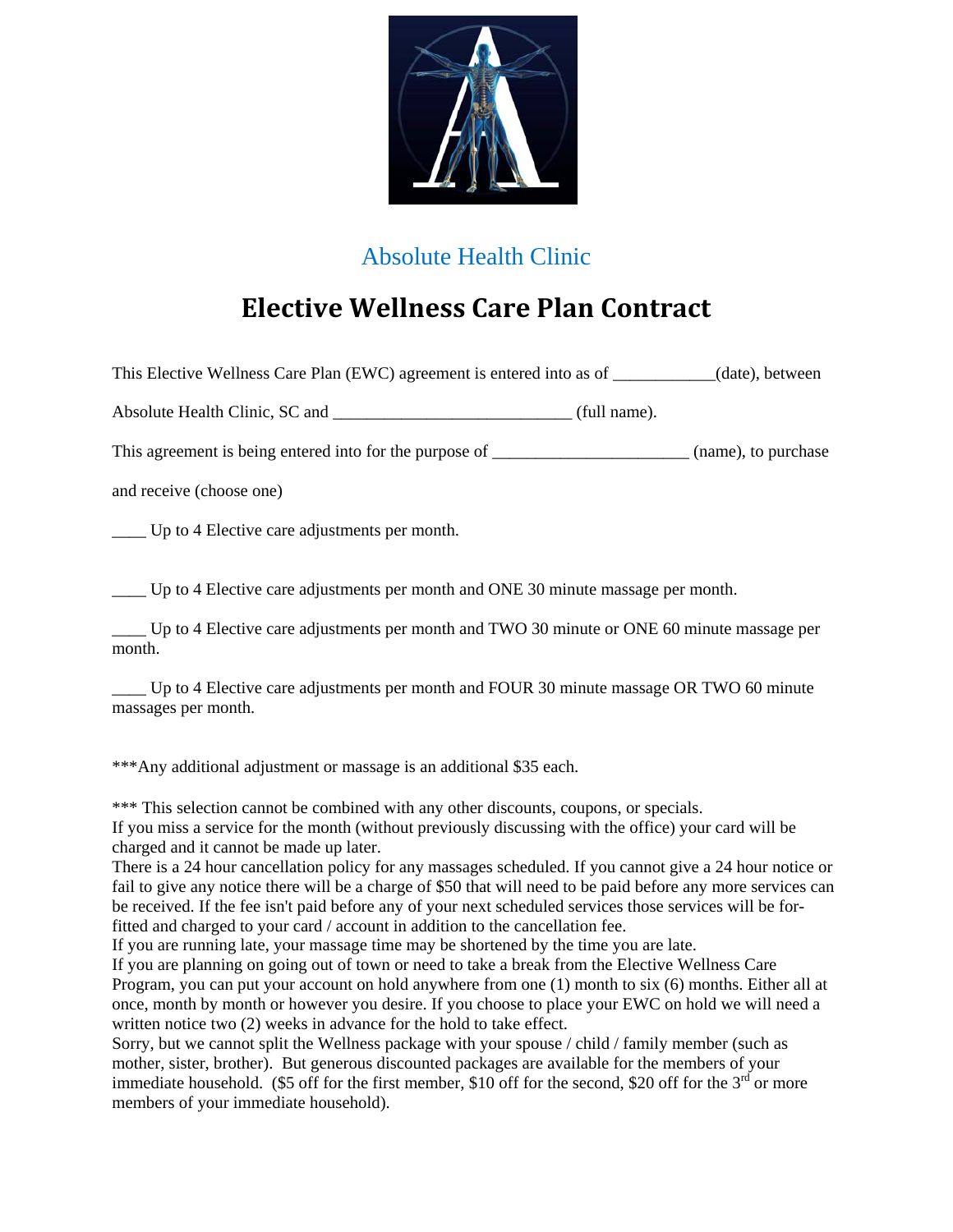If you would like to cancel your EWC there will be a fee of 50% of whatever has not been used, unless, you permanently move farther than a 15 mile radius of the original home address, or have a signed medical release. All Wellness package cancellations require 30 days written notice and are effective 30 days after the date received. Payments due prior to the effective date of cancellation will be charged as scheduled. Upon termination or cancellation of EWC, all unredeemed services will expire. Another EWC cannot be entered until the fulfillment of the previous one unless approved by our office manager.

At any time AHC has the right to cancel your membership for any reason. If the office should cancel your contract, you will not be reimbursed for any received services but will not be held accountable for the rest of the contract.

By signing below, I authorize Absolute Health Clinic to charge to the account I have specified. Monthly dues and / or renewal fees will be withdrawn on or after the same day of each month. I understand that Absolute Health Clinic may continue to charge my account or cancel my Wellness Care membership in accordance with the terms and conditions of this agreement. Additionally, I authorize Absolute Health Clinic to charge my credit card on file in lieu of presenting it for any services received, at my request. Your signature below indicates your agreement to be bound by the terms and conditions, rules and regulations of this agreement. All persons signing this agreement are equally responsible for paying it in full.

You have elected to pay your ELECTIVE Wellness Care:

 $\Box$  on a monthly basis at the rate of  $\$\_\text{per}$  months.

\_\_\_ paid in full total \$\_\_\_\_\_ (savings of 10%) for 6 months.

\_\_\_ paid in full total \$\_\_\_\_\_(savings of 15%) for 12 months.

Your membership term begins on \_\_\_\_\_\_\_\_\_\_\_\_\_\_\_ (date) and expires on \_\_\_\_\_\_\_\_\_\_\_\_ (date). Upon

completion of the initial period, your EWC will continue on a month to month basis at the rate of \$\_\_\_

per month, unless cancelled.

Your dues of will be due on the day of the month and then due on or after the same day of each

month hereafter until your EWC is terminated in accordance with this agreement.